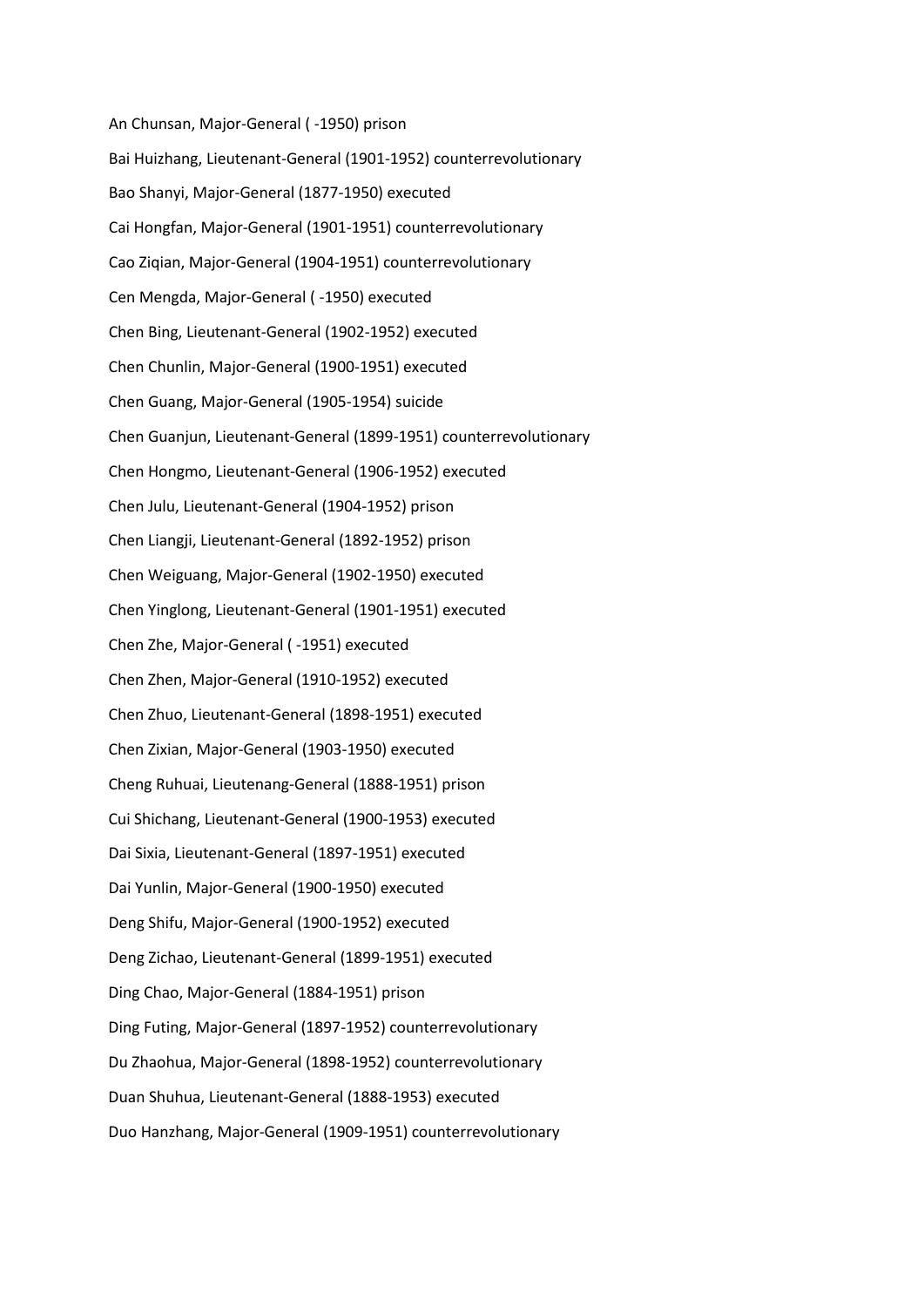Fan Shansheng, Major-General (1907-1951) counterrevolutionary Gan Fang, Lieutenant-General (1895-1951) counterrevolutionary Gan Jingsheng, Major-General (1905-1951) executed Gan Qingchi, Lieutenant-General (1900-1951) executed Gao Liting, Major-General (1908-1951) counterrevolutionary Gao Zengji, Major-General (1902-1952) prison Gong Xianxiang, Major-General (1900-1951) counterrevolutionary Gu Bingkui, Major-General (1905-1950) executed Gu Lejun, Major-General (1898-1951) counterrevolutionary Guan Quanbin, Lieutenant-General (1899-1950) counterrevolutionary Guo Su, Lieutenant-General (1894-1950) executed Guo Yongbiao, Major-General (1904-1952) prison Han Chao, Major-General (1902-1951) prison Han Qigong, Lieutenant-General (1901-1951) counterrevolutionary Han Qilu, Major-General (1902-1951) counterrevolutionary Han Wenbin, Major-General (1904-1950) prison He Daxi, Major-General (1904-1951) executed He Shaonan, Lieutenant-General (1893-1954) executed Hu Bihua, Major-General (1905-1951) prison Hu Changqing, General (1907-1950) suicide Hu Tianle, Lieutenant-General (1892-1951) counterrevolutionary Hu Yi, Major-General (1899-1954) counterrevolutionary Hu Yunshan, Lieutenant-General (1905-1950) counterrevolutionary Huang Ping, Major-General (1906-1951) counterrevolutionary Huang Zhenzhong, Major-General (1898-1950) executed Huang Zuxun, Lieutenant-General (1900-1951) executed Jiang Ruquan, Lieutenant-General (1881-1951) cr Jiang Zaizhen, Lieutenant-General (1896-1952) Jiao Dati, Major-General (1903-1952) executed Kang Faru, Major-General (1899-1951) executed Ke Kaiyun, Major-General (1887-1951) prison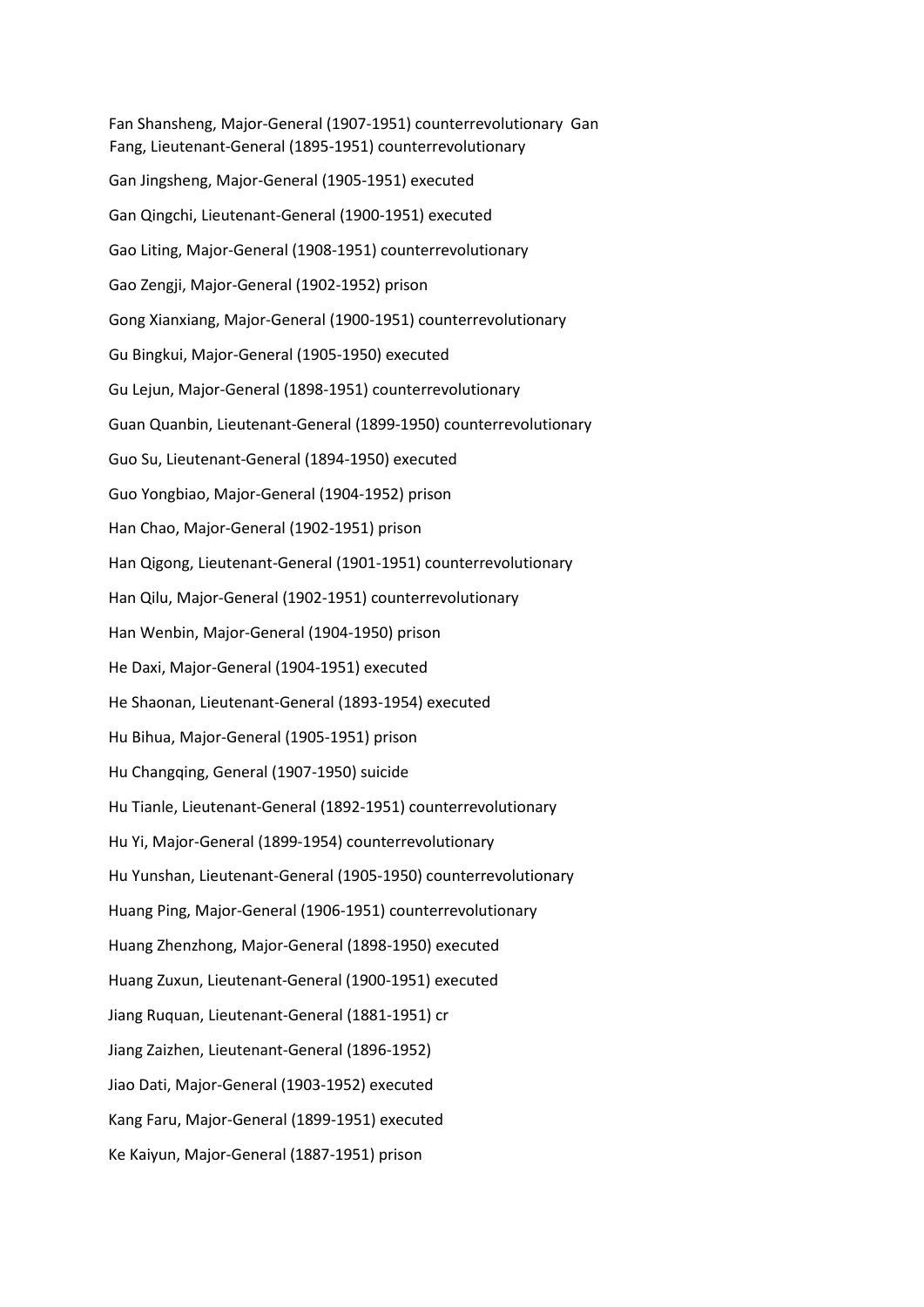Lei Taiping, Major-General (1890-1950) executed Liao Kaixiao, Major-General (1898-1950) executed Liao Shiqiao, Major-General (1892-1951) executed Liao Zhuoru, Lieutenant-General (1894-1951) executed Li Benyi, Lieutenant-General (1903-1951) executed Li Chufan, Major-General (1903-1951) executed Li Chuying, Lieutenant-General (1906-1950) counterrevolutionary Li Fangliu, Major-General (1892-1953) executed Li Hongda, Major-General (1903-1951) prison Li Huaxin, Lieutenant-General (1892-1950) counterrevolutionary Li Jiang, Lieutenant-General (1905-1952) executed Li Jianping, Major-General (1900-1951) executed Li Mengbi, Lieutenant-General (1903-1950) counterrevolutionary Li Qiang, Lieutenant- General (1906-1952) executed Li Shenzhi, Major-General (1902-1951) counterrevolutionary Li Shigu, Major-General (1902-1950) counterrevolutionary Li Song, Major-General (1908-1952) prison Li Wentian, Lieutenant-General (1894-1951) prison Li Xuezheng, Major-General (1902-1951) executed Li Yonghe, Major-General ( -1950) executed Li Yongzhang, Major-General (1902-1952) counterrevolutionary Li Yufan, Major-General (1906-1952) counterrevolutionary Li Yuqun, Lieutenant-General (1904-1950) counterrevolutionary Lin Bingyi, Major-General (1886-1952) executed Liu Bangjun, Lieutenant-General (1891-1950) executed Liu Bingzhe, Major-General (1906-1950) executed Liu Jiaqing, Major-General (1893-1953) executed Liu Jin, Lieutenant-General (1906-1950) executed Liu Mantian, Major-General (1907-1951) suicide Liu Menglian, Major-General (1904-1950) executed Liu Mingxia, Major-General (1905-1951) executed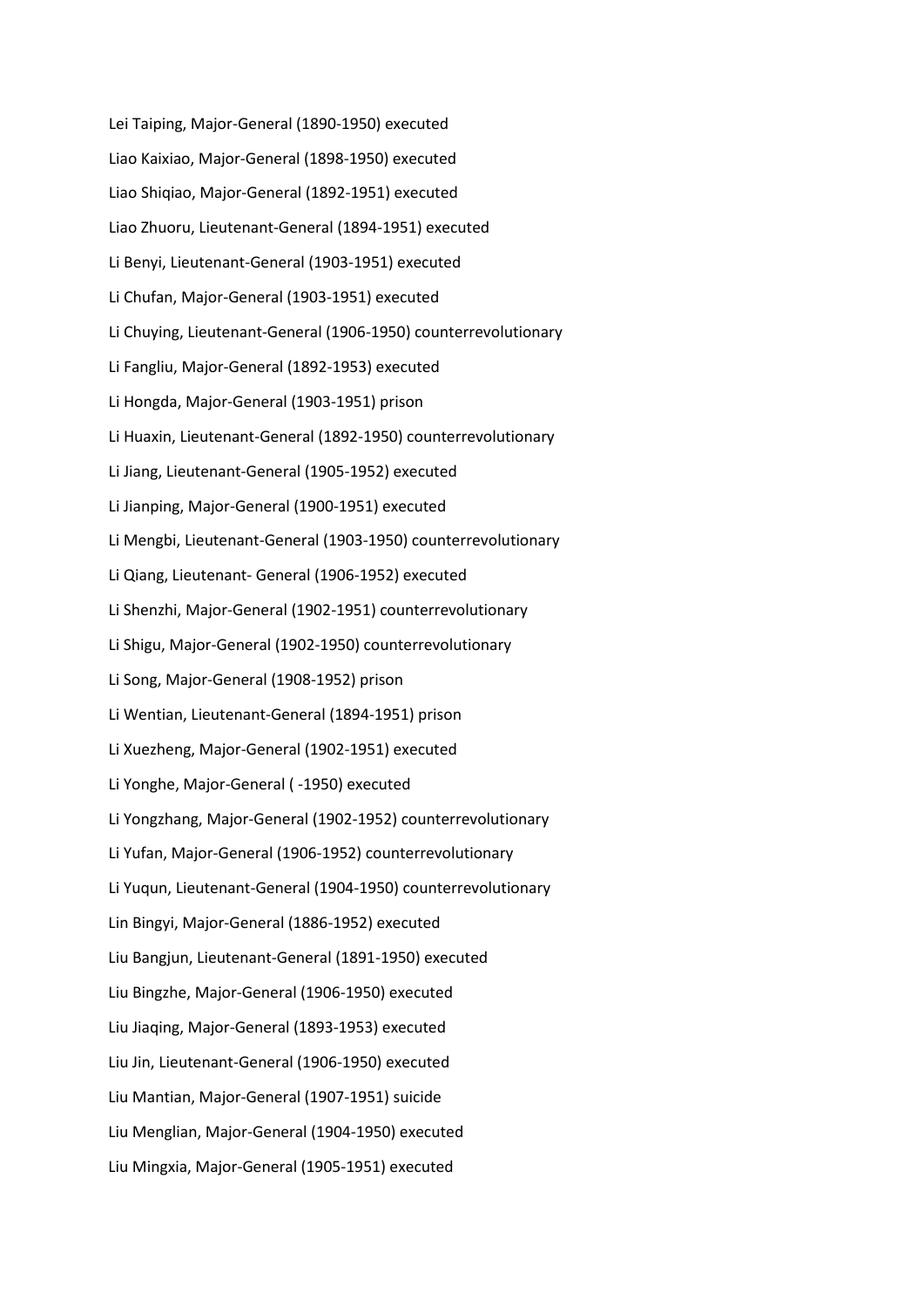Liu Peixu, Lieutenant-General (1894-1954) executed Liu Qingchu, Lieutenant-General (1894-1951) counterrevolutionary Liu Weiwen, Major-General (1900-1950) prison Liu Yuancong, Lieutenant-General (1907-1951) suicide Liu Yueting, Major-General (1900-1951) counterrevolutionary Liu Zhanxu, Major-General (1906-1951) executed Liu Zhaodong, Lieutenant-General (1905-1951) executed Long Jia, Major-General (1899-1950) counterrevolutionary Long Yunfei, Major-General (1896-1951) suicide Long Yunxiang, Major-General (1907-1950) counterrevolutionary Lu Mengxiong, Major-General (1890-1952) counterrevolutionary Lu Wangyu, Major-General (1896-1951) counterrevolutionary Lu Xinming, Major-General (1898-1951) executed Lu Yinji, Lieutenant-General (1891-1951) counterrevolutionary Luan Yueshan, Major-General (1910-1951) counterrevolutionary Luo Xianda, Major-General (1905-1950) prison Luo Zezhou, Major-General (1891-1950) suicide Ma Chengxian, Major-General (1907-1951) counterrevolutionary Ma Shouyuan, Lieutenant-General (1899-1951) executed Ma Zhenwu, Major-General (1916-1952) prison Mao Dingsong, Lieutenant-General (1906-1951) counterrevolutionary Mao Jiamou, Major-General (1903-1950) executed Mao Jingzhou, Major-General (1897-1952) prison Meng Xiangzhi, Major-General (1903-1951) executed Mi Ouchi, Major-General (1896-1951) counterrevolutionary Mu Suzhong, Lieutenant-General (1896-1951) suicide Ou Yangqi, Major-General (1900-1951) executed Ouyang Zhen, Major-General (1892-1950) executed Pan Fengming, Major-General (1899-1950) executed Peng Gongying, Major-General (1907-1952) counterrevolutionary Peng Jinzhi, Lieutenant-General (1891-1950) suicide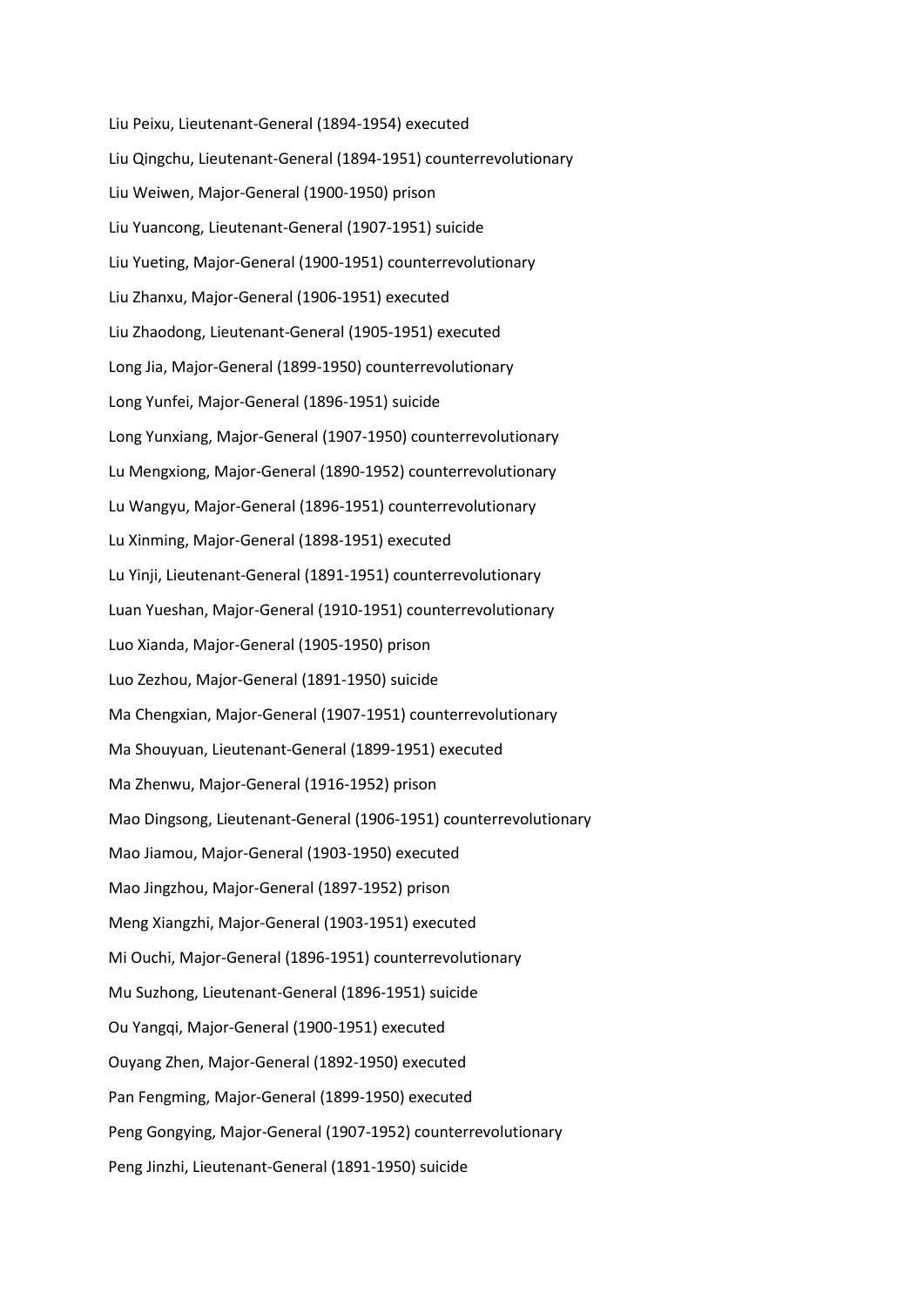Peng Kuanggao, Lieutenant-General (1902-1951) executed Peng Linsheng, Major-General (1898-1951) counterrevolutionary Qiu Shijie, Major-General (1893-1950) executed Ruan Qi, Lieutenant-General (1902-1951) counterrevolutionary Ruan Xun, Lieutenant-General (1897-1950) executed She Huiting, Major-General (1902-1951) executed Shen Guangwu, Major-General (1896-1952) executed Shen Jiucheng, Lieutenant-General (1887-1951) executed Shen Kaiyueh, Major-General (1907-1950) counterrevolutionary Shen Zemin, Major-General (1901-1951) counterrevolutionary Shi Yuling, Major-General (1890-1951) counterrevolutionary Si Yuanjoy, Major-General (1898-1953) prison Song Shitai, Major-General (1893-1953) counterrevolutionary Song Tiancai, Lieutenant-General (1880-1951) counterrevolutionary Sun Fu, Major-General (1899-1951) executed Sun Liangcheng, Lieutenant-General (1893-1951) prison Su Tingxun, Lieutenant-General (1891-1950) counterrevolutionary Tan Chengziang, Major-General (1906-1951) counterrevolutionary Tan Xin, Major-General (1906-1951) suicide Tang Boyin, Major-General (1897-1952) counterrevolutionary Tang Mingde, Major-General (1907-1950) prison or executed Tang Yisheng, Lieutenant-General (1905-1953) executed Tian Shumei, Major-General (1886-1951) executed Tian Xiyuan, Major-General (1900-1951) executed Tian Zailong, Lieutenant-General (1894-1950) executed Tian Zimei, Major-General (1904-1950) counterrevolutionary Wan Menglin, Major-General (1895-1951) counterrevolutionary Wan Yiwu, Lieutenant-General (1898-1951) executed Wang Bingzhang, Major-General (1890-1951) counterrevolutionary Wang Chichang, Major-General (1892-1951) suicide Wang Chunhui, Major-General (1900-1950) executed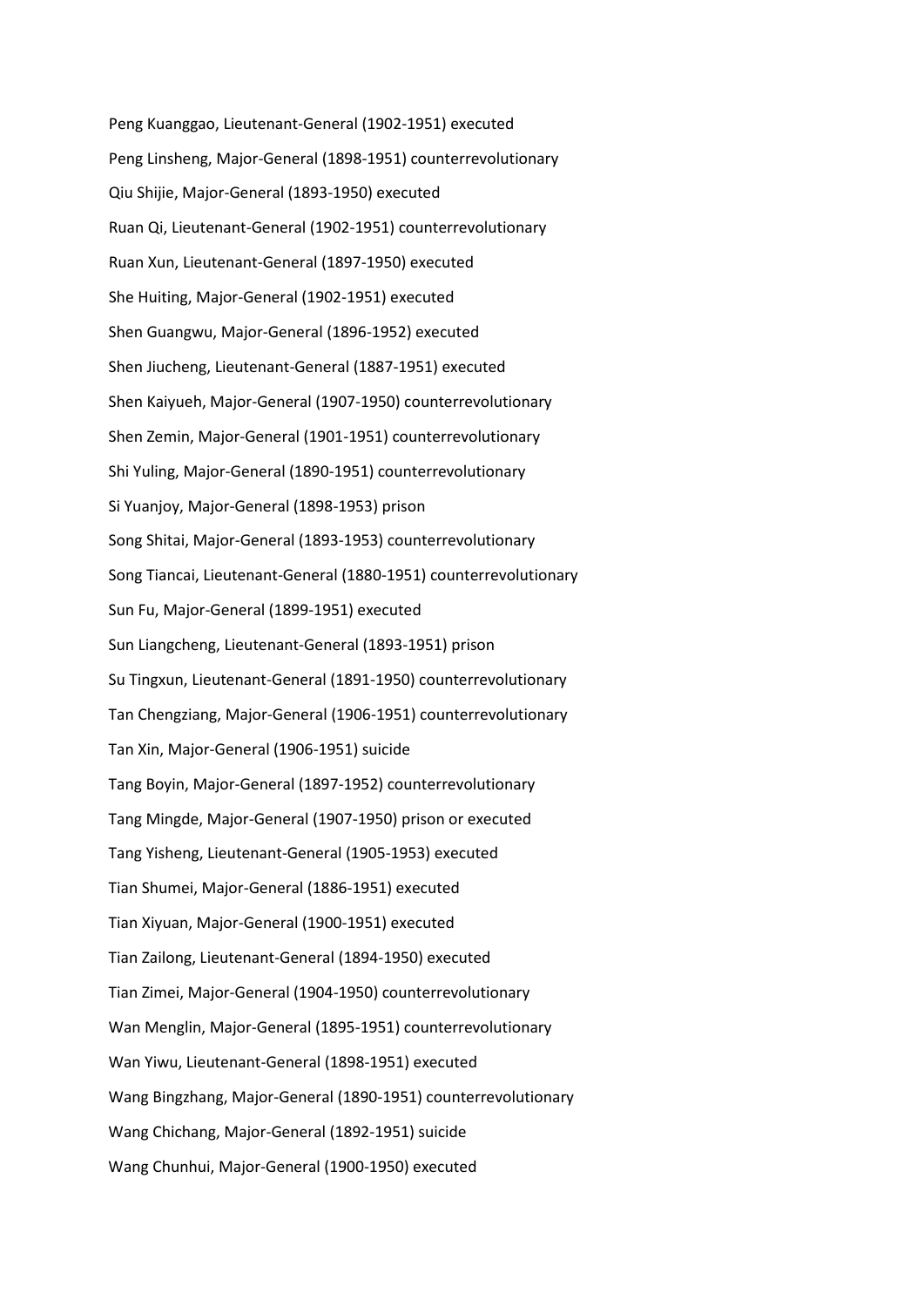Wang Ge, Major-General (1887-1950) executed Wang Huanhua, Major-General (1905-1950) executed Wang Huisheng, Lieutenant-General (1899-1950) executed Wang Jingguo, Lieutenant-General (1893-1952) prison Wang Jingxiu, Lieutenant-General (1900-1950) suicide Wang Jixiang, Lieutenant-General (1901-1950) counterrevolutionary Wang Kaiyu, Major-General (1907-1951) counterrevolutionary Wang Ruwei, Major-General ( -1951) prison Wang Xiaofeng, Major-General (1897-1950) executed Wang Xifu, Major-General (1898-1952) prison Wang Xiong, Major-General (1902-1951) executed Wang Zanchen, Major-General (1903-1952) prison Wei Chiping, Major-General (1908-1951) counterrevolutionary Wei Suzhong, Lieutenant-General (1888-1951) executed Wen Huaiguang, Major-General (1907-1953) executed Wu Tinglin, Lieutenant-General (1895-1952) executed Xi Bingjun, Major-General (1890-1951) executed Xi Ziqiang, Lieutenant-General (1894-1952) executed Xiao Shujing, Major-General (1903-1950) counterrevolutionary Xie Zhenhua, Major-General (1901-1952) counterrevolutionary Xie Zongkeng, Lieutenant-General (1896-1951) executed Xu Jingji, Major-General (1897-1951) executed Xu Tingrui, Major-General (1896-1952) executed Xu Zizhen, Lieutenant-General (1893-1951) counterrevolutionary Yan Renyi, Lieutenant-General (1893-1952) counterrevolutionary Yan Yingyu, Major-General (1894-1951) counterrevolutionary Yang Hou, Lieutenant-General (1894-1953) executed Yang Liang, Lieutenant-General (1902-1952) counterrevolutionary Yang Ming, Major-General (1904-1951) prison Yang Renan, Major-General (1878-1951) counterrevolutionary Yang Tianmin, Major-General (1891-1951) executed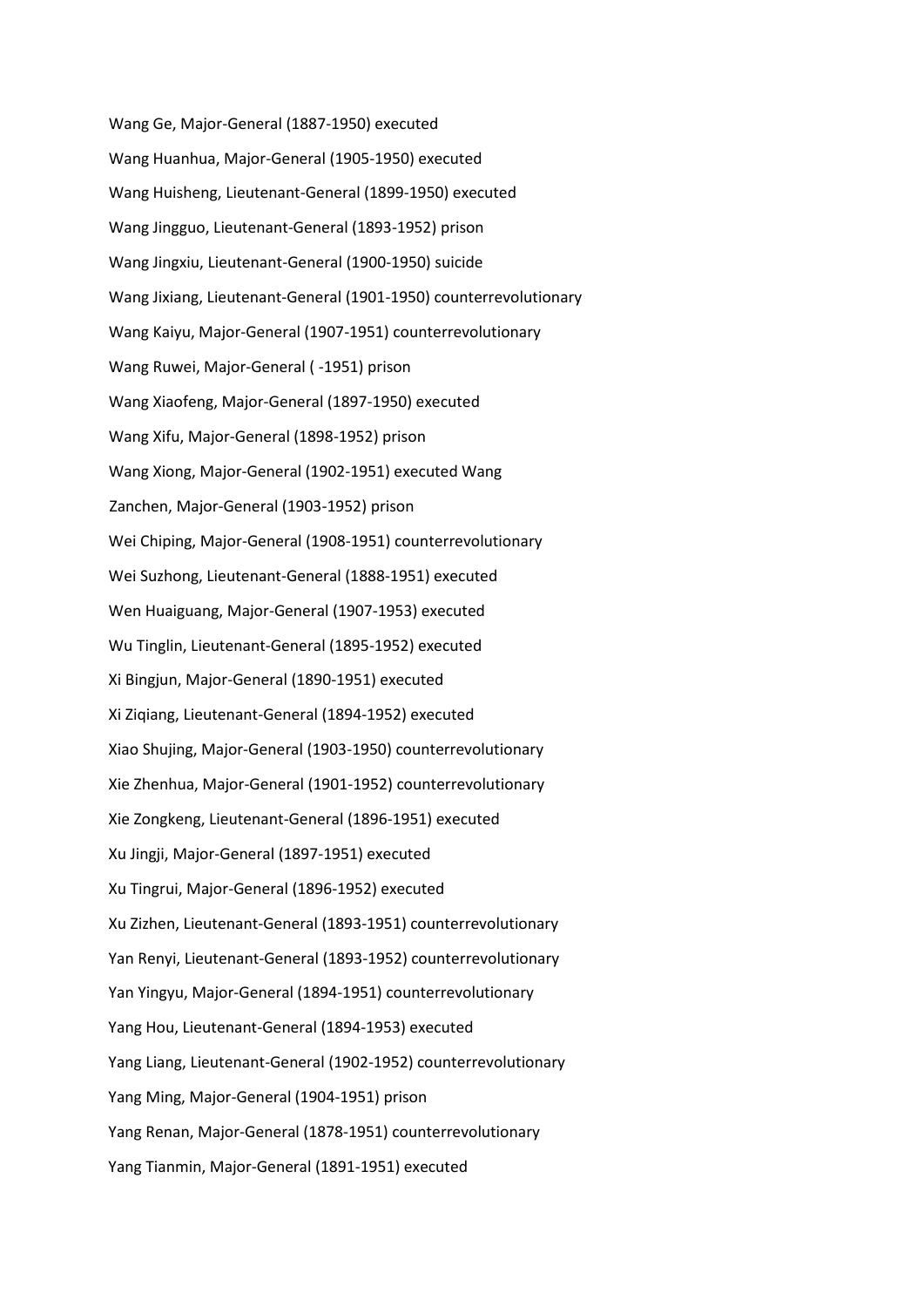Yang Yongqing, Lieutenant-General (1886-1950) executed Yang Zhongding, Major-General (1896-1952) counterrevolutionary Ye Ganwu, Major-General (1900-1950) counterrevolutionary Yin Zuogan, Major-General (1905-1954) executed Yuan Jian, Major-General (1893-1951) executed Yu Anmin, Lieutenant-General (1889-1950) executed Yu Jinyuan, Lieutenant-General (1904-1951) prison Yu Yingqi, Lieutenant-General (1907-1950) counterrevolutionary Yu Yuqiong, Major-General (1892-1951) executed Zeng Lu, Major-General (1906-1951) counterrevolutionary Zeng Xiancheng, Major-General (1912-1951) counterrevolutionary Zhang Dingming, Major-General (1902-1950) counterrevolutionary Zhang Fengxiang, Lieutenant-General (1915-1950) executed Zhang Fuyuan, Major-General (1905-1952) suicide Zhang Guoxun, Lieutenant-General (1894-1951) executed Zhang Jiliang, Major-General (1890-1952) prison Zhang Kongjia, Major-General (1902-1953) executed Zhang Lanfeng, Lieutenant-General (1902-1952) prison Zhang Mingqin, Major-General (1898-1951) executed Zhang Naiwei, Lieutenant-General (1891-1950) executed Zhang Qingxiu, Major-General (1900-1951) executed Zhang Shaohua, Major-General (1908-1950) executed Zhang Wenqing, Lieutenant-General (1896-1951) counterrevolutionary Zhang Xuzeng, Major-General (1910-1951) executed Zhang Yuanliang, Lieutenant-General (1902-1950) prison Zhang Zhankui, Lieutenant-General (1897-1954) executed Zhang Zhigong, Major-General (1881-1951) executed Zhang Zhuo, Lieutenant-General (1891-1951) counterrevolutionary Zhao Honghou, Major-General (1904-1952) executed Zhao Juntu, Major-General (1911-1952) executed Zhao Sui, Major-General (1916-1951) prison